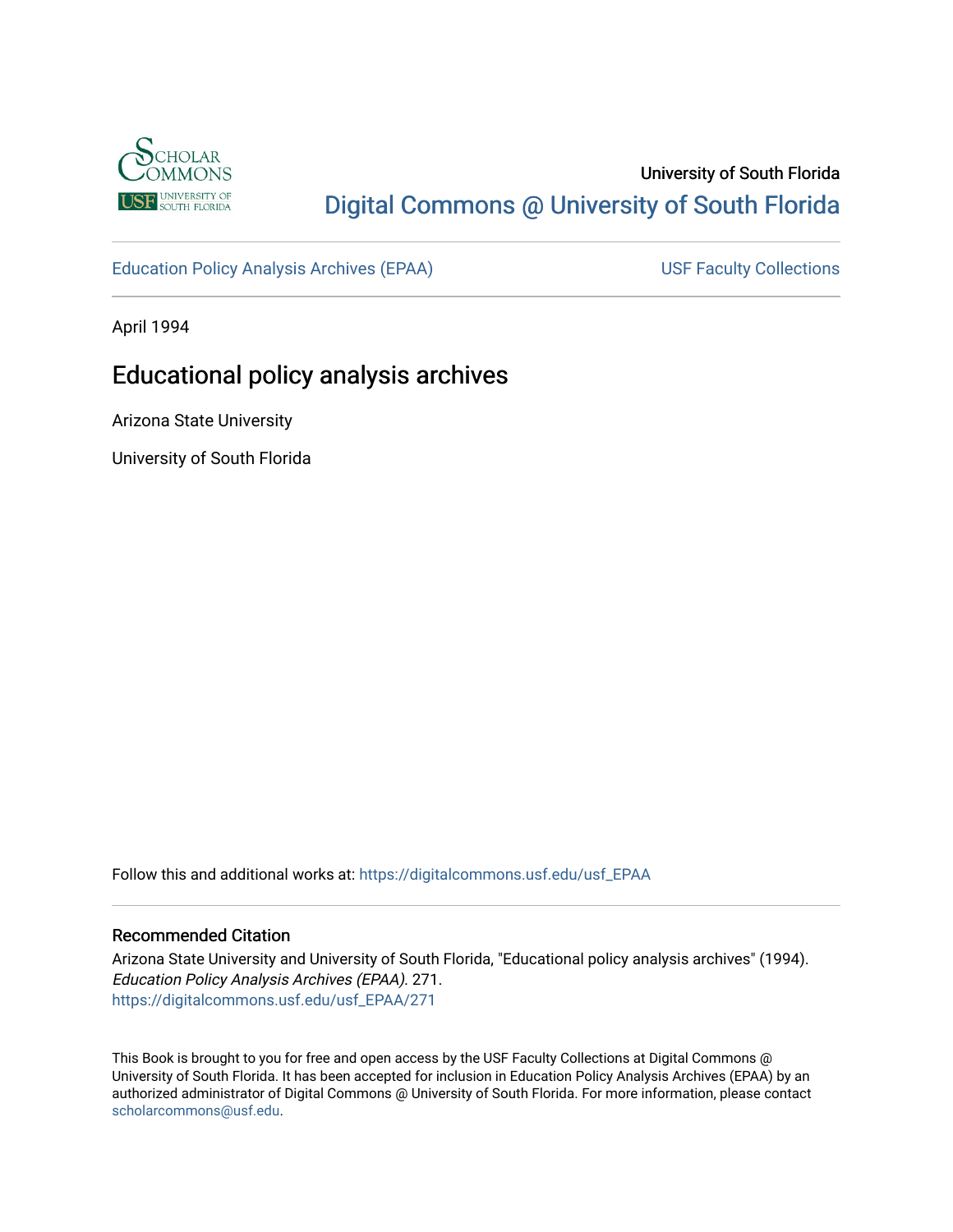# **Education Policy Analysis Archives**

**Volume 2 Number 7 April 15, 1994 ISSN 1068-2341**

A peer-reviewed scholarly electronic journal.

Editor: Gene V Glass,Glass@ASU.EDU. College of Education, Arizona State University,Tempe AZ 85287-2411

Copyright 1996, the EDUCATION POLICY ANALYSIS ARCHIVES.Permission is hereby granted to copy any article provided that EDU POLICY ANALYSIS ARCHIVES is credited and copies are not sold.

## **Policy Questions: A Conceptual Study**

#### **Thomas F. Green Syracuse University**

*tfgreen@mailbox.syr.edu*

**Abstract:** A policy question is a request for a fairly stable, but modifiable authoritative line of action aimed at securing an optimal balance between different goods, all of which must be pursued, but cannot be jointly maximized. To such questions there are no purely technical solutions, a point that is revealed by the etiology of policy questions. They appear to arise from conflicts among humans over the distribution of goods, i.e., conflicts of interest. However, the deeper roots of such questions lie not in a conflict of human interests, but in the incompatibility of the actual goods that human beings seek. Policy questions ask how to allocate such goods. But this allocation is the business of politics. No policy without politics nor politics without polity.

Policy questions must be distinguished from constitutional questions, moral questions, and questions aimed at forming the set of alternatives from which policies might be selected. Finally, different facets of the policy process are distinguished -- policy analysis, formation, decision and the political analysis of policy. These never occur discretely or in fixed sequence. But they are different activities, having different theories and requiring different skills, and capacities. Together, they model what is required for that most comprehensive of all offices within our political system - - the office of citizen.

## **I. Policy Questions**

 No single definition of "policy" is likely to mirror the full range of ordinary usage. Usage is too diffuse for that. Such a definition would have to capture the likenesses and differences between managerial decisions, guides to practice, and rules of thumb as well as rules of conduct embodied in legislation. It would have to capture the difference between basic and procedural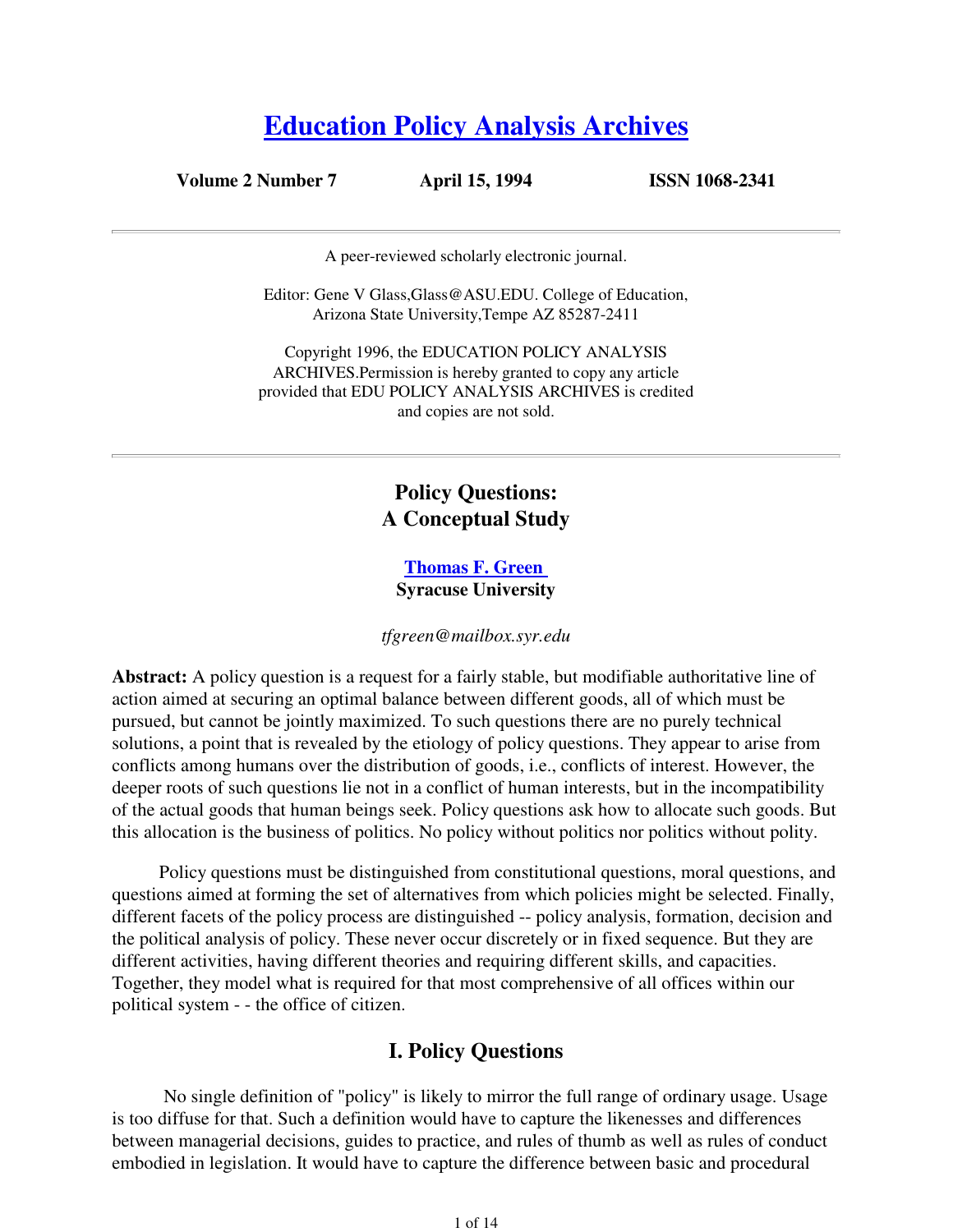policy, between prescriptive and permissive policies and policies simply expressing the bare application of standard requirements in administration like, "No one gets unemployment assistance for more than twenty-one weeks." It would have to subsume matters that fall under "Standard Operating Procedures" (File expense accounts within ten days with receipts), and matters of personal practice (I don't answer the phone at home because it is never for me. Avoid arguments in the office). Although each item in the full range of these examples can be called "policy," the term has, in each case, a slightly different meaning. But despite the difficulty in reflecting the range of ordinary usage, progress, of a sort, is possible by searching for the features of policy questions, especially if we focus upon public policy in contrast to what might be thought of as personal policy.

A policy question is a request for a fairly stable, but modifiable, line of action aimed at securing an optimal adjustment of the conflict between different goods, all of which must be pursued, but which, taken together, cannot all be maximized. We do not have a well- formed policy question or a fully formulated statement of a policy problem until we can state the set of values or goods from which the question arises, and do so, moreover, so as to reveal their mutual inconsistency.

The problems of education finance provide about as clear a model of policy questions generally as it is possible to shape. The policy issues are always "nested" within a set of mutually incompatible values or goods:

- equal educational opportunity for children
- an equitable distribution of the tax burden
- local control of education, and
- responsible management of the State budget.

Maximizing any one of these goods, that is, getting as much of it as we can, will inhibit the advancement of the others. The policy problem is generated by the fact that we accept all four of these aims and yet they cannot all be maximized. We cannot have all the local control possible, for example, because doing so, at least in a system of local and State partnership, would mean allowing the local district to write the bill for education and oblige the State to pay it. The State would have lost control over its expenditures. Maximizing local control would probably also mean getting less equity for children and taxpayers and less equity among districts than would be good. On the other hand, if we maximize equity for children, then we are likely to get more inequity in the spread of the tax burden and less local control. The problems of educational finance, in short, do not arise merely from the need to establish a more equitable system for taxpayers and children. They arise rather from the need to do so within a system of public goods that seeks greater equity, preserves local control and encourages responsible public management.

 Virtually all issues of public (or even personal) policy have this feature. They are "nested" in a set of social goods all of which must be considered, but which, taken together, are at some point, mutually incompatible. Consider the issues surrounding the imposition of exit standards at the secondary school. Here we seek the mutual benefits of:

- universal levels of attainment racially or ethnically balanced,
- high academic achievement, and
- culturally pluralistic communities

The first two present the familiar conflict between "quantity" and "quality," that is, the old puzzle as to whether education can be universal and, at the same time, excellent. Problems involved in attempting to balance the entire set are illustrated by experience in Florida and Virginia. Not many years ago, in an effort to raise the standards of high school achievement, these states introduced uniform examinations as an exit requirement from high school. Where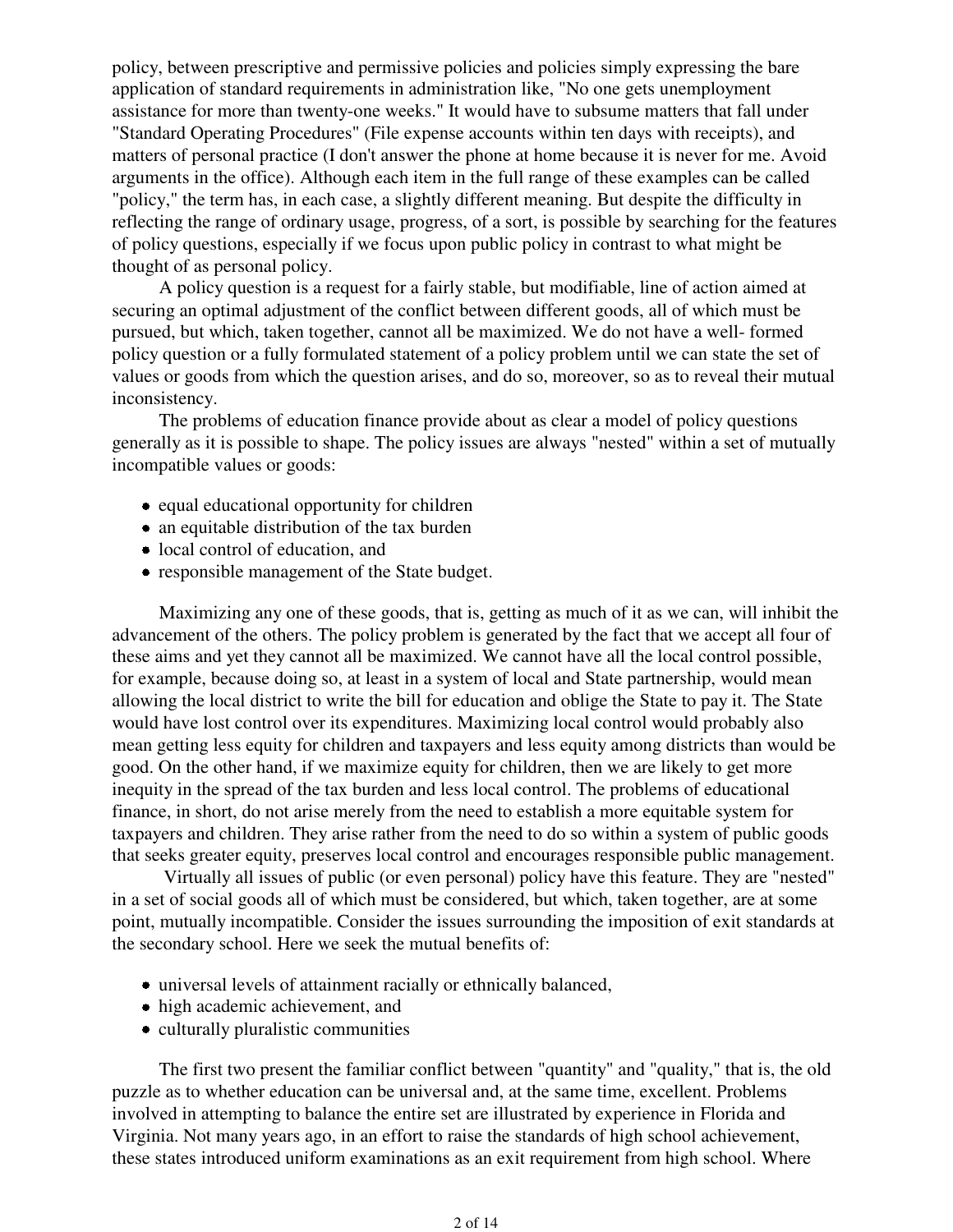should we place the cut-off score? The question is certain to be asked once a decision is made to raise standards in that way. In Virginia, the cut-off was set by the legislature without much attention to relevant data . As a result, the attainment rate declined. That some students would fail the exit examination was acceptable in prospect to those who thought such results would signal a rise in academic standards. That would be progress toward one goal. To many, however, including, presumably, many who had approved of the new policy, the result was less pleasing because it produced what was, for them, an unacceptable decline in the level of attainment. That meant retreat from reaching another goal. Thus, the cut-off was adjusted in order to find a balance between the goods of high standards and high attainment rates. The new policy turned out to be very different from the old in appearance, but not in results.

 Such advancements and retreats, stories of steps taken and then taken back, are not unusual in movements of school reform or in efforts at change in public policy generally. Such adjustments are likely to result more from the presence of incompatible values or goods than from administrative bungling or blindness, or from inefficiency, or from political chicanery or legislative incompetence. That is to say, neither the most efficient action nor the most technically proficient analysis is likely to resolve the central discord among the social aims in which policy questions are rooted. In general, there is no technical solution to a policy question, no technical means of evading the fact that if exit standards are raised, for example, then at least in the short run, the cost will be reduced attainment levels. Two goods will contend.

#### **Policy Questions, Practical Reason and the Technicist Delusion**

 This conclusion, that there is no technical solution to policy questions, deserves further exploration. Note first, that policy questions are always practical questions, never theoretical. What counts as an answer to a policy question is always a statement stating what we should do, never a statement setting forth simply what we know. In any public forum where policy is shaped, only practical questions are admissible, never theoretical questions. And this is fortunate because it means that in the domain of policy we are able to arrive at agreement on what to do without having to agree on the reasons for doing it. We are able to agree on a line of action and stick to it, even when we do not agree on what is good and even when we have different goals. (Note 2)

The answer to a policy question is always a line of action, a specification of what to do. The answer to a theoretical question, on the other hand, is always a truth claim. Policy deliberation is aimed at action, not at the acquisition of knowledge; whereas theoretical questions are aimed at the acquisition of knowledge, not at action. I do not mean by this that we can or ever should make public decisions without knowledge. Social action should be informed. Nor do I mean that we can ever gain greater knowledge without some action. Research, the search for answers to theoretical questions after all, is itself a kind of action. I mean rather that in any policy debate the thing to be decided is what we should do, not what we must believe. Wise policy is never made with enough knowledge to determine a decision, and policy questions are never asked out of a primary interest in adding to our knowledge.

These days -- when a return to paradise seems often to be viewed as a mere technical difficulty shortly to be overcome -- it is easy to imagine someone saying, "If we just had methodology sophisticated enough and relevant data sufficiently refined, then we could answer whatever policy questions might come along." Such a person has fallen victim to an illusion, the illusion that policy questions are theoretical. Whenever we suppose that a policy question can be resolved by some addition to our knowledge, we suppose that what presents itself as a problem of policy is in fact a problem of management or administration.

My point is not that we should abandon all attempts to improve our methods of evaluation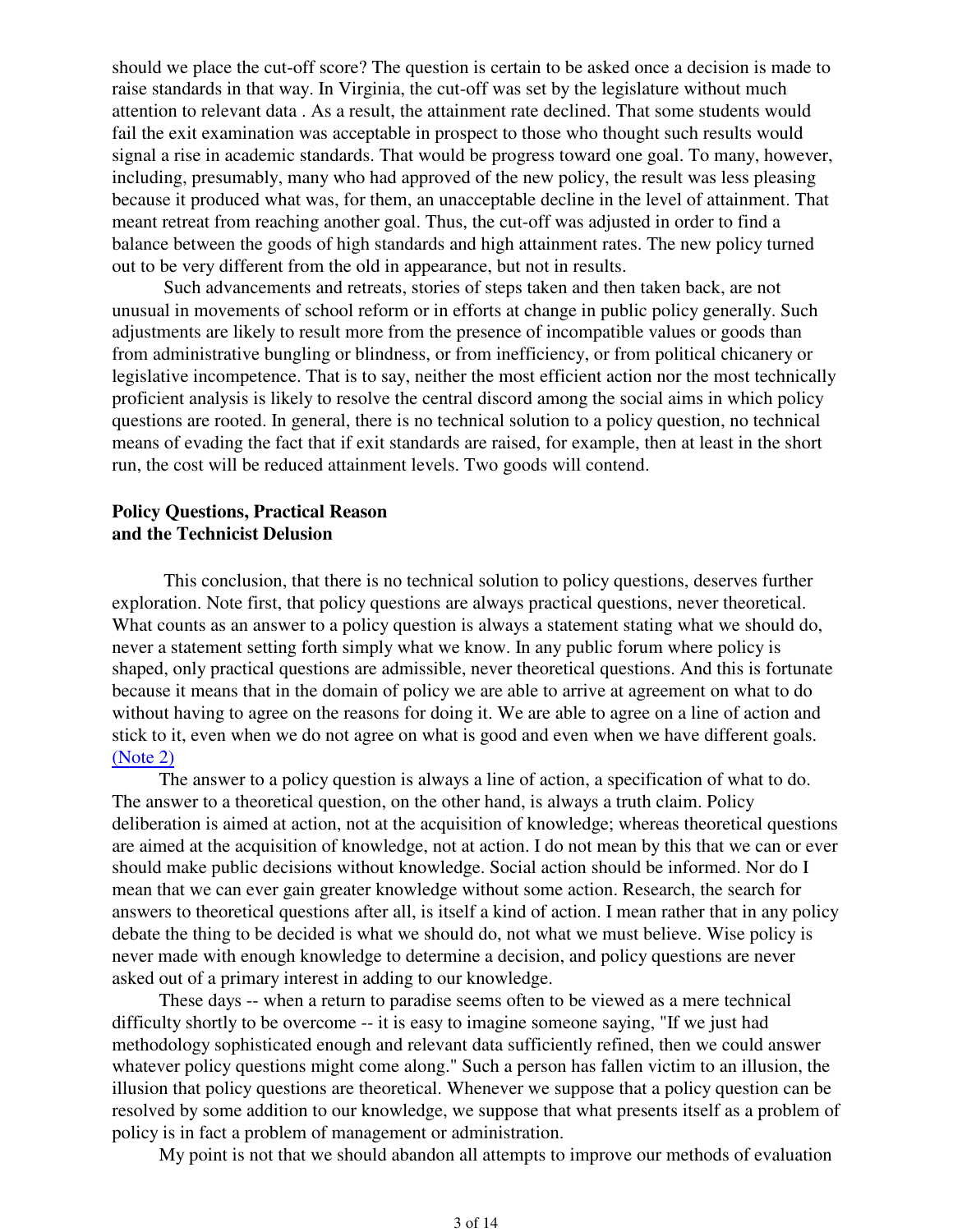or policy analysis. It is rather that since indecision in matters of policy does not arise entirely from the lack of such methods, therefore, it is unlikely to be laid to rest by their development. In matters of policy, we are confronted with indecision not because our knowledge or technical facility is faulty but simply because we are confronted with a kind of question that, in principle, cannot be answered simply by any increment or improvement of knowledge. Answers to policy questions may be improved by better information and better analyses only in the sense that such gains will make our answers rationally more persuasive. But policy questions can, will, and usually are, answered even without such information. Furthermore, it is not always obvious that the answers given in the absence of such analyses are worse than or even often very different from answers that would be given in their presence. Answers might be better grounded rationally without being better or even different in any other sense. (Note 3) We can, no doubt, do something rationally more persuasive than consulting chicken entrails, but we are unlikely to get anything that produces results quite as decisive. And this is so because of the properties of policy questions, not because of deficiencies in policy evaluation.

#### **II. The Etiology of Policy Questions**

 *Scarcity*: This last observation opens a second approach toward understanding why there are no technical solutions to policy problems. We can wonder where policy questions come from. Are there peculiar features of human life that inescapably produce such questions, aspects of the human condition, as it were, from which of necessity they arise? In paradise, it might be observed, there are no policies--except, perhaps, admissions policies. Policy questions do not occur there. Why not? Ideas of paradise, of course; have appeared in great variety, but I am inclined to the view that, on the whole, human beings conceive of it (and they will inevitably conceive of it in some way) as a perfected state of affairs, one in which desires presently denied in this imperfect world, somewhere, sometime, will be satisfied.(Note 4) What else could paradise be except a condition in which all beneficent human yearnings are satisfied and the deepest ones most deeply? This suggests, of course, that the problem of optimality and therefore the need for policy would be banished from any world in which human desires are perfectly matched by satisfactions near at hand. Ask and it shall be given. Yearn and you shall be gratified.

Two general strategies exist for arriving at such an elysian state. The first lies on the side of increasing the satisfactions available to human beings (increased productivity); and the second on the side of doing something about their desires (improved moral education and discipline). The first view holds that desires and satisfactions can be balanced by abundance Wherever there is enough of everything, including enough justice, enough virtue, and enough bread and wine, there is no allocational problem, no problem of scarcity, and hence, no questions of policy.

 The other strategy is the converse. There is no scarcity of what nobody wants. So desire and satisfaction can be made to meet not by the satisfaction of wants, but by their proper and harmonious composition. This can be viewed as simply another side of the same path toward abundance. Thus, for Ghandi, diamonds and mink were plentiful, not because they were any the less scarce, but because they were not wanted. And not being wanted, they were abundant. If heaven is that condition in which the wants and desires of an imperfect world are satisfied in a world like this one except perfected, then there may be abundance in heaven not because goods are maximized, but because wants are composed, not because the world is different, but because we are.

In neither case do problems of policy arise, and they do not arise simply because such a bounty, secured by either strategy, makes choice redundant. In paradise, there is neither discord nor delay between desire and satisfaction and therefore no place for policy. There is no need for it. I offer this fact in proof that one source of policy questions is the mismatch between human desires and satisfactions.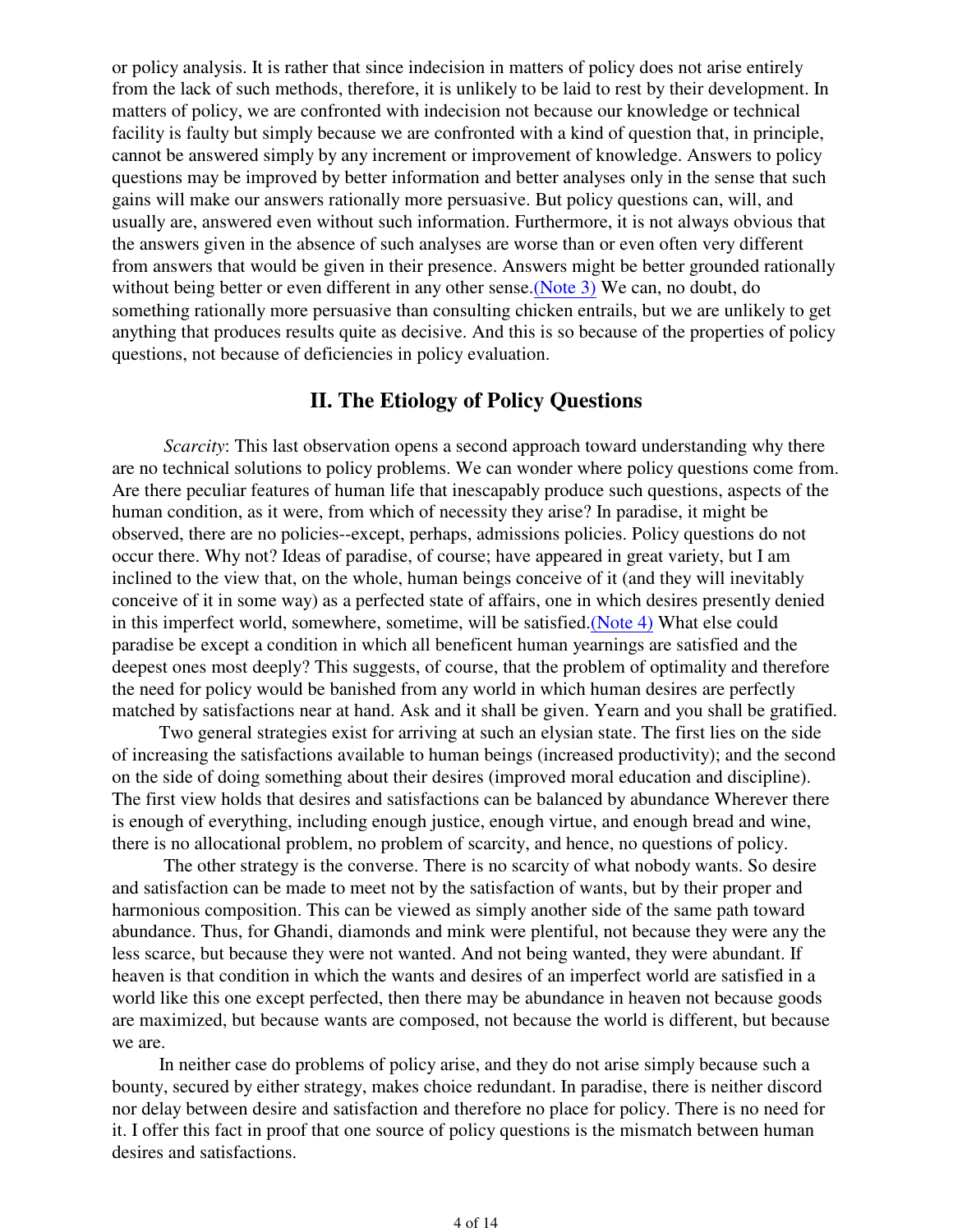*Conflict of Goods*: But there is more. Beyond this discord of desire and satisfaction, there may be strife among persons, and moreover, as already suggested in the cases of school finance and exit standards, among the goods themselves that human beings seek. Why can we not imagine paradise to contain interpersonal conflicts of wants? The answer is that doing so would involve either the judgment that wants are improperly controlled or that goods are too meagerly supplied to satisfy them. Along with such a condition would come a problem . Paradise would no longer be like this world only perfected. It would be like this world still unperfected, no longer paradise . It would contain the problem of composing the most satisfactory combination of what goods do exist, who should get them, and in what degree. In short, such a condition would introduce into paradise precisely those circumstances that create the need for policy and that dictate the features of a well-formed policy question, namely, What are the goods in conflict? What is their best possible adjustment? How can we reach it? What are the trade-offs?

 The main force of this incursion into the conceptual territory of heaven is to show that problems of policy are an immediate and direct reflection of some immensely fundamental characteristics of the world and of human existence within it. Policy questions arise because the goods--not simply the interests--that human beings seek to secure in the world are interdependent and often jointly discordant, not all of the time in every respect, but all of the time in some respects. Only in paradise can we imagine all human goods simultaneously in sufficient supply so that there is no conflict in their allocation. It is important to note that since knowledge is a certain kind of good, then the idea of paradise includes the assumption that knowledge is ample. Paradise does not arise, however, because there is an overflow of knowledge. Policy questions are not banished from paradise because our capacity to know is perfected. They are banished rather because all goods are plentiful, including virtue and justice, or because there is a suitable composition of desires.

*Policy, Politics, and Utopia*: This formulation, however, is still insufficient to expose the presuppositions of policy questions. It deals with the discord of satisfaction and desire and with the scarcity of goods, but not with their interdependence. It is sufficient to show that when scarcity is absent--as in heaven--then no policy problems arise. But the example presupposes coherence in the view that all human goods can exist in abundance simultaneously. Our imagination poses the simplifying assumption that a plenitude of some goods sought by human beings can exist without significantly reducing the supply of others. And this assumption is false.

 Human goods do conflict. They conflict, moreover, in such a way that they cannot all be present sufficiently to satisfy human desires.(Note 5) The point is central. Human discontent is endemic. (Note 6) The price of securing the abundance of some human goods is always failure to secure as much as we would like of some other. Thus, For example, if we succeed in providing as much equality as is wanted, we are unlikely to have as much liberty as is wanted. Or if persons develop as much tolerance for ambiguity as is wanted, we are unlikely to have as much courage as is wanted, and the price will sooner or later become apparent.

 The view then is that human goods conflict (read "values" if you wish) not simply because they are in short supply, nor simply because interpersonal preferences conflict, but simply because they are not structurally consistent. They cannot all be maximized, even in paradise. It's a familiar idea that human wants or human interests conflict. But the view here is that human goods conflict. The conflict of interests produces political problems, but inconsistency among human goods produces policy problems. Human goods conflict even when human interests do not. Even when, rarely, all are agreed on a single predominating interest--victory in an all-out war, for example--policy problems remain.

In short, there are no free goods, none that can be provided in plenitude without making certain others in short supply. There is no ultimate solution to any problem of policy, except in paradise, and there problems of policy are not so much solved as they are simply non-existent. That the ultimate solution of policy problems is to be found only in paradise, may be exactly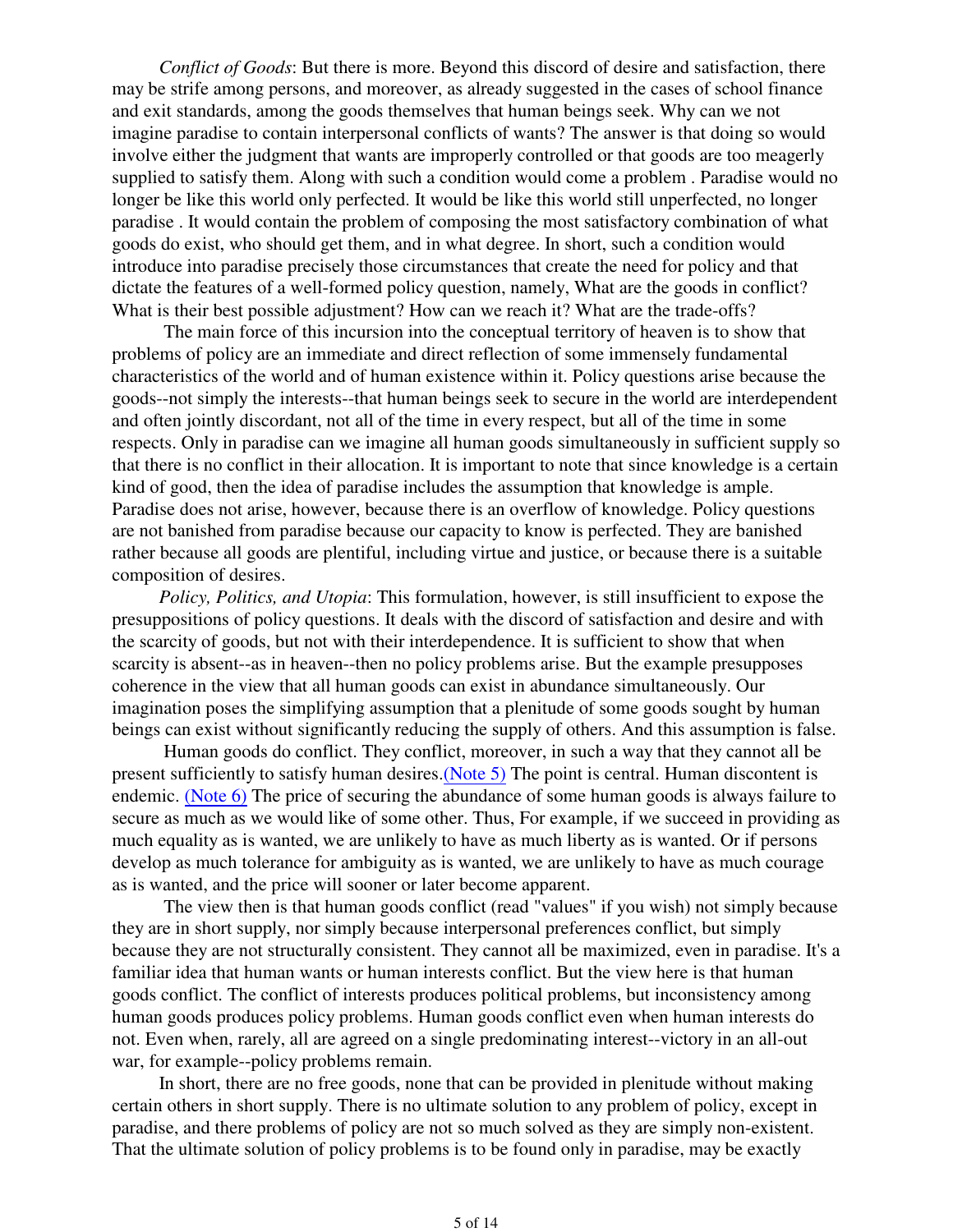what gives rise to the consistent and apparently ineradicable human impulse to think of social solutions to policy problems in utopian terms, rather than in the proximate terms of both politics and policy.

 *Politics and Policy in Utopia*: But utopian thinking is faulty not only because it attends too little to what is feasible, but because it attends not at all to politics. It is an odd fact, and one of large significance, I think, that no well developed literary exposition of Utopia ever includes an account of politics. The central assumption is always that in Utopia the needed balance between conflicting human goods is resolved. The portrayal of Utopia consists precisely in offering an account of that resolution. Reconsideration in Utopia, therefore, is neither needed nor desired. To introduce politics into Utopia would be a threat to, not a part of, the good life. There, problems of policy remain only in the guise of monitoring the society and managing its affairs. Politics is always replaced by administration in Utopia.

Policy questions do not arise in paradise and serious ones do not arise in Utopia. But the reasons are different. The reason that serious ones do not arise in Utopia is not that goods are abundant or desires composed, but that the inherent conflict between them is taken as resolved. All that remains is management. Not even the presumed Utopia of putting evaluators in charge would alter that result. There is no technical solution, but neither is there any permanent solution to a policy problem.

#### **III . Other Presuppositions**

 Policy questions should be distinguished also from moral and constitutional questions as well as research questions. Failure to do so is a source of much confusion. Aspects of these contrasts can be discovered in the different ways in which these different questions are related to duration and to the human desire for assurance.

*Constraints of time*: Like a reporter filing a story for the evening edition, whoever will answer a policy question, in the real world, must do so within strict constraints of time. The reporter meets a deadline, but always in the knowledge that there will be a next edition. Today's story is amended by the next as events unfold and further facts emerge. Note two things about this observation: first, that policy questions generally are answered in anticipation that the answer will be revised, and secondly, that they are questions that have to be answered on time, even though the information needed for the answer is not on time. Both points arise from temporal constraints, but they have different implications.

 The first implies simply that policies are impermanent. We expect them to change. Often, they are not even very durable. They are not supposed to be. In that respect, they are like the reporter's story and unlike constitutional and moral questions. If we imagine some institution or government in which policies change with speed and frequency, say, every three months, or worse, every week, then we imagine circumstances in which there is no policy at all. Policies are guides to action subject to amendment, but not that much. They should be durable, but not permanent. Consider, for example, the American foreign policy of "containment in "confronting world communism" as proposed by George Kennan in the forties. Here was basic policy that remained in force for nearly fifty years. Policy as durable as that, like policy that changes every week, tends not to be viewed as policy at all, but simply as "a given" in deliberation, a condition of the world, like the seasons, something that life must take into account, but which is not subject to change. Permanence is as alien to the idea of policy as transience.

Policies are less durable than constitutional rules which, in turn are less durable than moral standards or principles. We do not expect persons to change their moral principles (note the offense involved in describing such "principles" as "policies) as rapidly as they may change policy. Anyone for whom honesty is merely a good policy is not to be trusted. We do, however, expect policy to change with experience and fairly often. The dimension of durability is among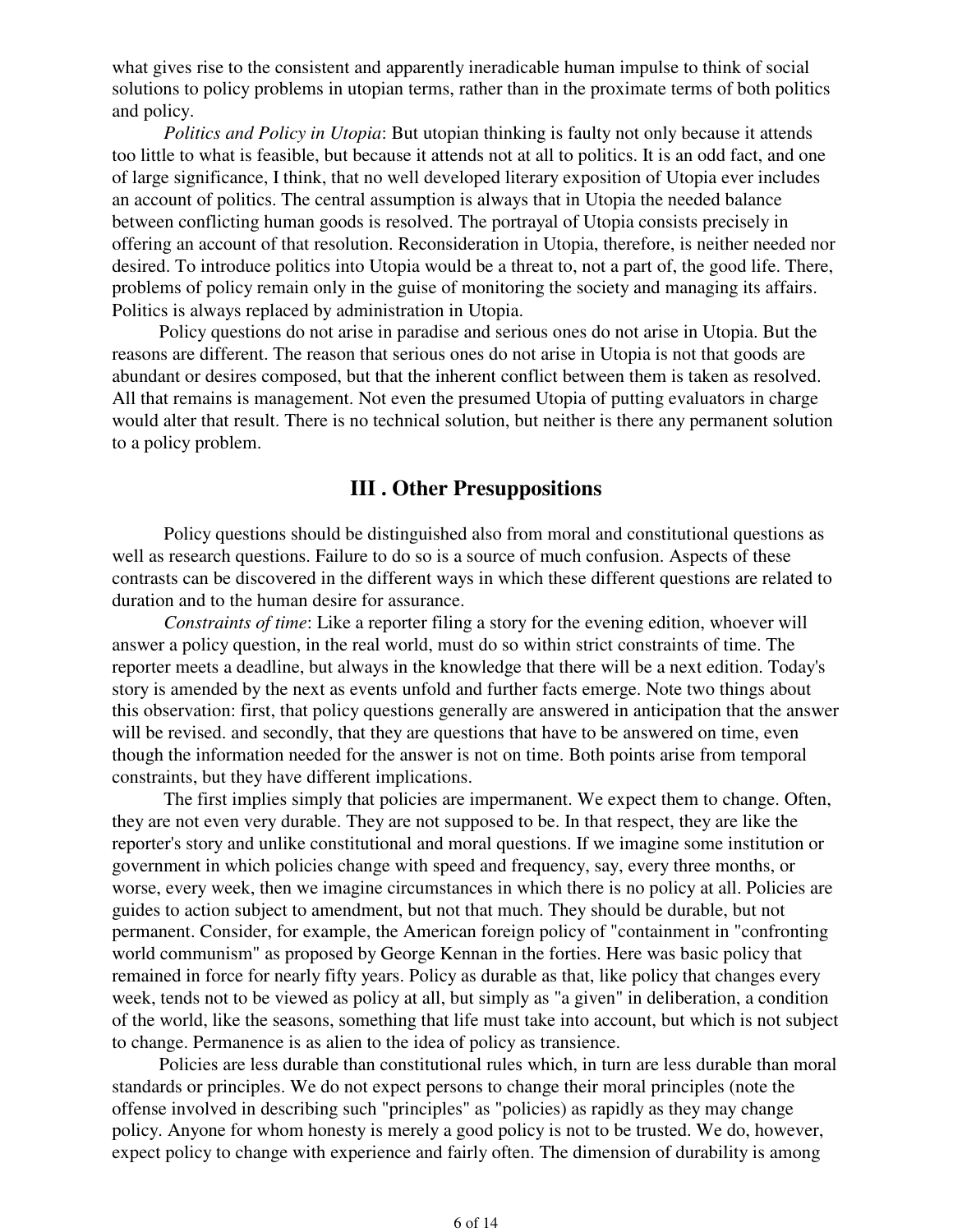the defining features of context for policy questions.

Just as it is better for the reporter to file a story on time without all the facts than to get all the facts and file the story too late, so also in the case of policy it is better to make a decision on time, but without all the facts, than to get all the facts and make the decision too late. In the case of policy, decisions have to be made within large limits of uncertainty. Some reduction in the degree of uncertainty will be helpful, but the degree of reduction normally required for academic research is both improbable for policy decision and would often be undesirable even if it were not improbable. In other words, crude data arriving on time are always to be preferred over refined data arriving too late. So it is acceptable, even fortunate, that research methods required for policy decision are crude, even though the standard methods of research are highly refined.

We are cautioned in social science research to refrain from conclusion until the data are in. But the data relevant to a policy decision are never in. The argument is never complete. To answer a question of research we are cautioned to get as much data as is needed to arrive at a reasoned conclusion and to formulate no conclusion until that information is at hand and has been examined. Caution is among the virtues bred into the researcher by his or her methodology. To answer a policy question, however, the constraints are different. In that case, we need as much information as we can get, but "as much as we can get" usually turns out to be less than we could get if we had more time, and, at the same time, more than can be used and more than will make a difference to the decision. A major aim of academic research, in other words, is to reduce the levels of uncertainty enough to justify knowledge claims. Policy questions, on the other hand, are always answered in the midst of uncertainty, and there is always a point beyond which more information--however more excellent--will do little to reduce uncertainty and do nothing to alter the direction of the decision. All this is simply another aspect of the claim that policy questions are practical rather than theoretical. They are questions of the sort that need to be answered, and will be answered, even when we do not know which among alternative answers is the best. If these observations are credible, then it is possible to understand the claim sometimes advanced that academic research and academic researchers are useful for policy decision inversely to their academic excellence.

 *Policy decisions and ethical decisions*: Policies and moral rules or principles differ in their relative durability, but they are distinguished as well as linked in other important ways. Policies are always drawn from within a set of alternative actions all of which are either morally indifferent or capable of evoking moral approval. The set may be established by what are sometimes called "peremptory rules." (See Braybrooke and Lindblom, *A Strategy of Decision*.) Such rules tend to establish the moral limits within which policy can be selected, but, at the same time, they tend to guarantee that policies are chosen from among alternatives, all of which are morally permissible or have worth. In that sense, defining the set of policy choices is the expression of moral conviction and estimations of value, but selecting from within that defined set is not. Two quite different questions are generated. One asks what alternatives can be included among the set of choices. The other asks which among that set shall we adopt. The first of these questions already narrows the scope of choice, and that is partly the reason why, with even the best evaluation data, we are unlikely to arrive at policy choices substantially different from those we would arrive at without such data.

 It follows that in policy debate, moral argument is unlikely to pick out which policies are to be adopted. It is much more likely to aid in determining what alternatives can be included among those available for choice. If policy choice were actually determined by moral argument, then policy debate would be transformed more easily than in fact it is, into a debate among competing moral principles. At risk would be the fundamental principle that we can agree on what to do without having to agree on our moral principles. (Note 7) It would turn out that what is to be decided in policy debate is not our policy but our moral principles. The matter to be settled would change from a "What should we do?" to a "What should we believe?"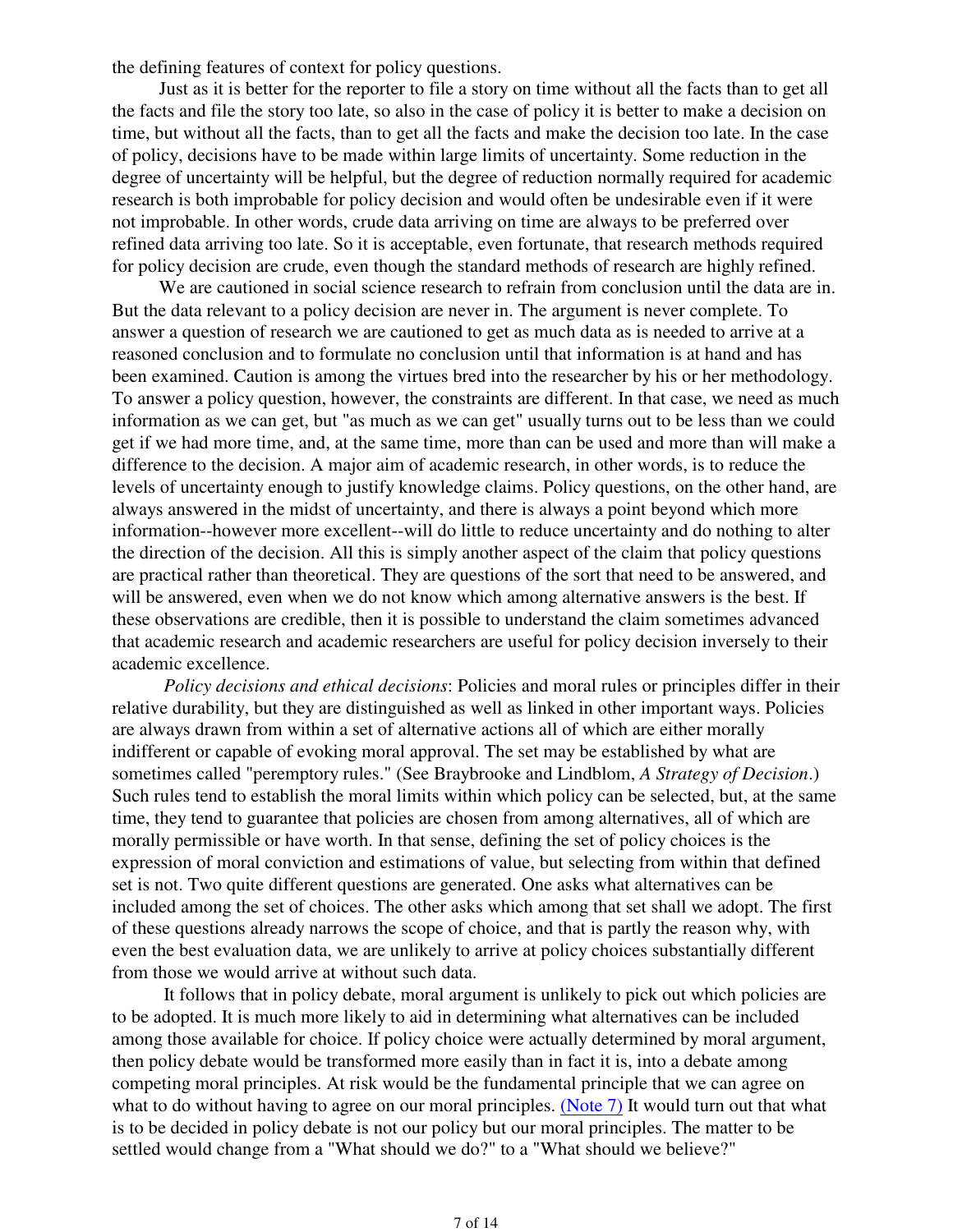Post-hoc determinations of policy: All arguments aimed at identifying a policy by its consequences are necessarily weak. They are all subject to the fallacy of post hoc ergo propter hoc, "after this, therefore, because of this," clearly a non sequitur. In other words, claims of the form "It must be A's policy to x, because x is the result of his actions" are weak claims. They assume that because certain results follow upon A's action, therefore, it must have been policy to produce those results. If we find that high rates of failure occur in a particular school system, the inference would be that therefore the production of failure must be the policy of that school system.

 There are several difficulties in such an inference. One is that it obscures the fact that the identification of policy always implies the identification of intent. Failure may occur frequently in a given school system, but it cannot be concluded from this fact alone, that producing failure is anybody's intent. It cannot follow from this fact alone that producing failure is a basic policy in such a setting. The more general and decisive difficulty in this sort of reasoning, however, is that if it is allowed, it will have the consequence of rendering it conceptually impossible ever to speak of failed policies. Every policy has its social results however modest and however desirable or undesirable. But we cannot reason from the presence of certain states of affairs that the policy was to produce that state of affairs. The most we can say, to return to the example, is that frequent failure is the persistent consequence of measures that are matters of policy.

Just as the logic of such post-hoc reasoning is objectionable, there are also circumstances in which it would be foolish to press the objection. If extreme and undesirable consequences are publicly evident and persist over a long period of time, then the appeal that such effects are unintended, that is, are not matters of policy, becomes less and less credible to reasonable men and women. Consider the case of a local chemical plant engaged in the production of salts which process, over the years, has seriously polluted a nearby lake. To claim "We don't pollute the lake, we simply produce salts" is to stretch the credulity of the average citizen beyond the breaking point. But how would we describe this situation? I propose that although we would be strongly inclined to the view that polluting the lake is official policy of the company, still we would do better to locate the problem in another way rather than adopting the usual post hoc argument. The more complete account would be that in determining policy, the mix of goods included in the "nest" of the policy debate is impoverished. It omits matters that ought to be included.

In short, such post-hoc arguments, judged simply on the logic of the matter, always fail. From time to time, however, they appear to succeed, and when that happens, it is likely to be not because the argument is sound, but because the initial mix of goods competing in the policy debate is too limited. We may reject all such post-hoc arguments and still retain a decent respect for the opinions of mankind and the normal view that "policy" implies intent, and that policies sometimes fail.

## **IV. The Policy Process**

 Between policy analysis, policy formation, policy decision or promulgation, and the political analysis of policy there lie clear differences, and the practices of evaluation and policy research will relate differently to each. The tendency exists to regard these four activities--analysis, formation, decision, and political analysis--as steps in the policy process. But such a view is misleading, because these activities are never fully discrete in practice and they do not occur in any persistent sequence. Nevertheless, there is a distinction of practice corresponding to each activity, and each practice, moreover, has its distinct kind of theory.

 *Policy Analysis*: Policy analysis can be defined as the rational or technical assessment of the net marginal trade-offs between different policy choices. The question becomes, Which among the implicit set of goods will be advanced, which will not, and with what net benefits? This is the same kind of question that we confront, say, in the design of a hand drill. What should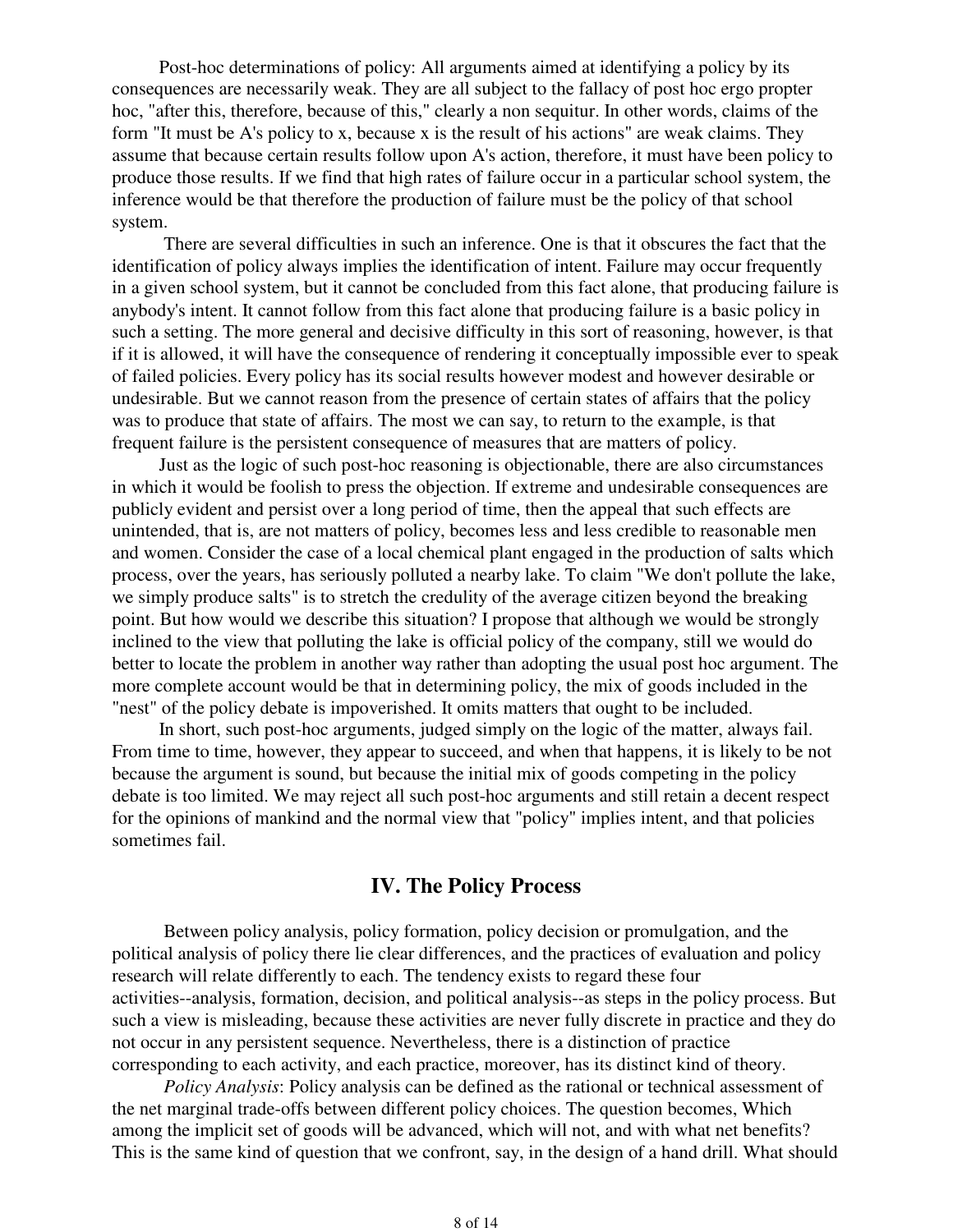be the design? The question is nested' in a set of goods. We want low cost, high safety, ease of handling, and durability. We can ask and rather precisely determine what marginal gains in one of these values will produce what corresponding costs in the others. If we "go for greatest durability, then we are likely to get higher cost and less ease of handling. If we "go for" the lowest cost possible, then we are likely to sacrifice something in the way of durability and safety. The design problem is to discover a balance between these competing values.

 Enter the problem of incommensurabilities! How do we determine which among the competing values is to be given greatest weight? Which has the greatest worth: low cost, safety, durability, or ease of handling? Not even the most refined analysis of the costs and benefits will solve that problem. Such an analysis gives us the possibilities or a set of choices, but it does not pick out any preferred answer from within the set. Yet we need some procedure for doing just that. In short, we need a market decision. and getting a market decision is, no doubt, going to require a market analysis.

 Is our market made up of professionals? Or does it consist essentially of amateurs and household craftsmen? If the former, then the problem is likely to be resolved on the side of durability and safety with a slightly higher price. If the latter, then, by all means, the decision will probably be to minimize cost and sacrifice durability and, to some degree, safety. But then again, the market decision might be to go for the whole range of the market. Produce a variety of designs representing the full range of choices revealed by the analytic exercise. Something for everybody!

These activities are roughly analogous to the distinctions I want to make in the case of policy. Merely setting forth the marginal costs and benefits of a range of choices is one thing--policy analysis. Selecting one balanced choice or a range from within the possibilities is another thing--policy formation. The decision as to which choice or choices to make is still a third--policy decision. And performing the market analysis needed for that is yet a fourth- political analysis.

 Consider an example. Financial educational assistance can be distributed either to students directly or to institutions. Suppose we entertain the prospect of distributing it to students and that we resolve to do so on the basis of need. In that case we require access to financial information, and not simply on groups, trends, or categories of persons, but on each actual individual. If we propose this kind of policy as more fair or just than others, then, in the name of justice, individuals will have to reveal personal information that before may have been regarded as privileged . Two values conflict. We extend justice, but diminish, in some measure, privacy. To secure a definable gain in one, we pay a definable cost in the other. Policy analysis asks, What is the net marginal gain? A truly refined policy analysis, which rarely exists, would tell us how much we are likely to gain in the advancement of justice for some corresponding cost in privacy. But no such analysis, no matter how refined, will tell us whether the gain is worth it . To resolve that question, we need something corresponding to a market analysis and a market decision. We need a political analysis and a political decision. "Policy" implies "polity" and "politics" just as "good industrial design" implies a structure for marketing analysis and marketing decision.

 Consider another example. A Congressman asks whether pass- through requirements for allocating Chapter I funds should rest on tests of educational rather than economic need. The answer comes couched not in terms of "whether we should" but in terms of "what happens if we do?" That's policy analysis. In either case, the funds would go to roughly the same school districts--but not quite. What's the margin of "not quite"? Is "not quite" "very much"? Is it "enough to matter" And even if it is "not much," would the change create incentives for local districts to pay more attention to educational need in answering allocational questions? And if so, then would the incentives be enough to make a difference? And if so, then (here we are again) how much of a difference? That's policy analysis.

But policy analysis does not, and need not stop there. It can ask not simply what the net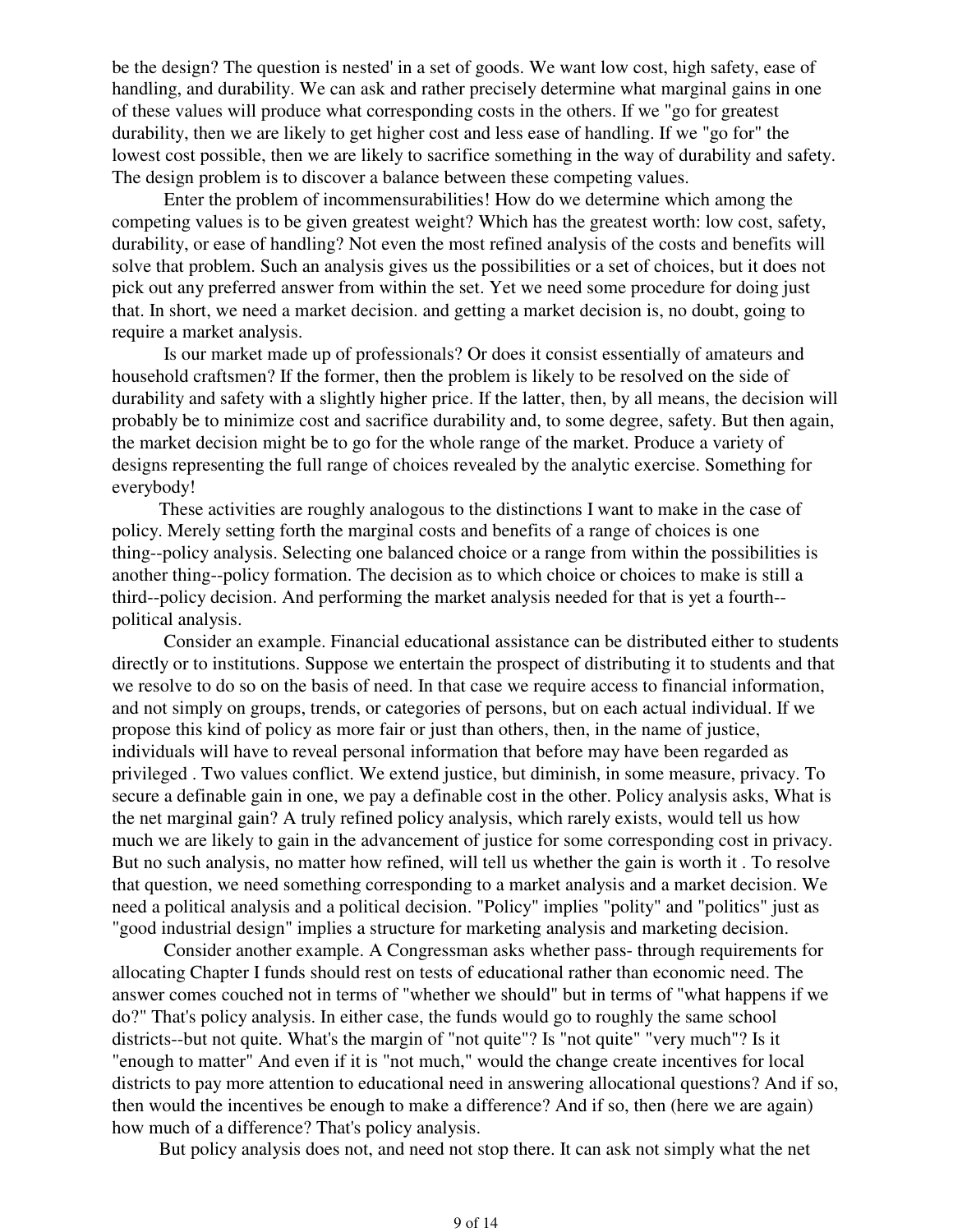consequences would be of doing X, but what those net consequences would be compared to doing Y, where Y is either what we are doing already or some alternative. The question for policy analysis is not whether doing  $X$  is a net improvement over doing  $Y$ , but simply, what are the net effects? Whether it is better to have a drill of low cost instead of high durability will not be determined simply from an analysis of the trade- offs. It requires a marketing decision. Similarly, whether given the different consequences, it is better to do X than Y in public policy will not be determined by a policy analysis. It will be determined by a political decision resulting from a political process involving a political analysis.

In short, policy analysis is that rational, technical, analytic performance in which the central question is not whether X is a good thing to do, but simply what are the marginal effects of doing X, and what are the marginal effects as contrasted with doing something else instead? Hence policy analysis is simply an activity whose theory is the theory of marginal utilities. It is, by all accounts, an activity that consists in the exercise of theoretical, rather than practical, rationality. It assumes that the policy question is "nested" in a conflict of values present as objective states of affairs in the society. It is an activity in which evaluators and other researchers may take a leading role provided that they do not suppose they are actually evaluating policy, as opposed to merely recording--either in prospect or in retrospect--the consequences of doing X or Y.

*Policy Formation*: Policy formation is an activity of a contrasting genre. It is that activity by which we seek to gain agreement on what form a specific policy can or will take, as opposed to what form it ought to take. Not even by the most refined policy analysis will we have actually formed a policy statement. Indeed, policy analysts are not typically in a position to actually formulate policy. For the latter, we need to engage in conversation, persuasion, argument, and in (seemingly) endless meetings with those who will actually pen the regulation, mark up the bill, establish the procedures, write the guidelines, etc. The theory of policy formation can then be discerned as one aspect of the theory of governmental management and rhetoric. At the Federal level, it usually turns out to be the theory of inter-agency politics. "Don't fight over turf; just take up space" is a rule for the conduct of policy formation. I include here the theory of rhetoric because clearly it makes a difference what things are called. The same policy that under one name may never see the light of day will, under another name, pass without objection. Calling it "school aid" may defeat it; but calling the same thing "national defense" may insure its acceptance. "If it matters what you call it, then call it something that matters" is another guiding rule in the theory of policy formation. Call it Government spending and you may be in for political difficulties. Call it "public investment" and you may have more success.

*Policy Decision*: Policy decision can be described as the authoritative action of some office, administrative or legislative, by which a line of action, for the moment at least, is established. Policy decision is not so much an activity or process as it is a momentary end point in the continuing conduct of government. It is that end point that is sometimes supposed by the naive to entirely capture the policy process, as though making policy could be reduced simply to an act of will or the result of divination. The theory of policy decision is simply the theory of the polity itself, the political and legal theory by which authority is distributed, obligations for decision are assigned throughout the structure of political institutions, and agents of authority are enioined to act.

*Political Analysis*: Unlike policy analysis, political analysis is concerned not with determining the net benefits of a given course of action, but with measuring their political weight. The aim is not so much to determine the net social benefits of a particular policy, but to determine its constituency. If policy analysis is concerned with establishing what course of action has greatest worth in the utilities of public goods, then political analysis is concerned with estimating who will vote for it. It is concerned with determining whether the best thing to do is the same as the best thing that can be done. Often it is not. The theory of political analysis s the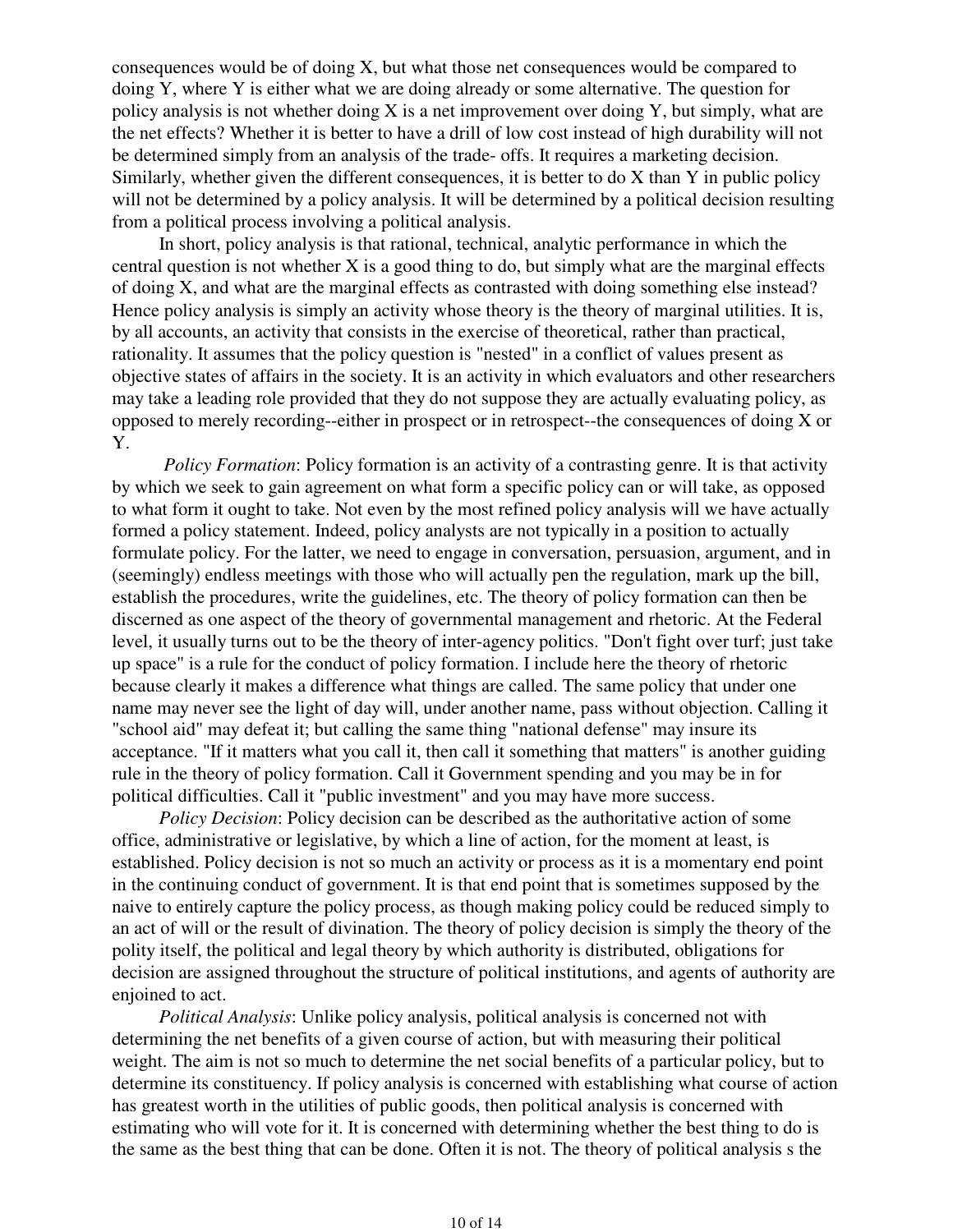theory of political behavior.

We may gather these thoughts in a brief culminating summary. The theory of policy analysis is the theory of marginal utilities. It might rank policy choices according to the estimated net utilities of each. The theory of policy formation is the theory of inter-agency politics. It is the governmental process by which a course of action comes to be selected and actually framed. The theory of policy decision is nothing less than the theory of the polity itself, the theory underlying the placement of authority. And finally, the theory of political analysis is the theory of political behavior. When we view all of these activities together, not as discrete steps in the policy process, but as distinct facets of a social process--now one feature predominating and now another--then we can discern more clearly where the practices of evaluation and policy research fit, what may be their relevance to the creation promulgation and implementation of public policy, and what virtues are required for the actors in this drama.

Evaluators, evaluation and policy research can contribute to each of these activities, but not to each in the same way or in the same degree. The rational standards of policy analysis are the standards of theoretical reason, but the rational standards of policy decision and political analysis are the standards of political judgment. These are practical activities. This difference may help to explain why it is that when the question, "What shold we do?" is given a policy analysis, we mayget one answer, and when given a poitical analysis or when rendered in a policy decision, we may get an entirely different answer. In short, the exercise of political judgment is a practical activity, also an evaluational activity. But the result of that activity may differ from or even contradict the results of policy analysis. What we should do--even the best thing to do--may turn out to be one thing by policy analysis and a very different thing when it comes to political decision.

The professional evaluator and policy researcher can contribute in the context of government, but he or she will contribute to all of these activities only to the extent that they become also politicians and political advisors. Consider, for example, the case of policy formation. The evaluator, as professional, can contribute, but that contribution will be most substantial to whatever extent he or she becomes a student of bureaucracy and a trusted counselor to authoritative leadership.

So the dilemma is this. Each of these activities involves evaluation and research in some broad sense of those terms. Each involves evaluation and research in the sense, say, that buying a camera does. But only in the case of policy analysis is the evaluator's role, as professional, undiluted by the need to take on other roles. The evaluator, as evaluator, is likely to make a contribution only to the conduct of policy analysis. But in government as elsewhere, the possession of knowledge can bring with it a certain kind of power. To the extent that the evaluator and policy researcher goes beyond his professional practice and with superior knowledge also earns the confidence of political leaders, exercises political judgment, and acquires the additional skills of a practiced political observer of the present bureaucracy and an undertain future, then she will contribute to every facet of the policy process. But in doing so, he or she will also become less an evaluator or researcher in any limited professional sense and more a political leader or public servant in a quite old-fashioned and conventional sense. He mail characteristic will not be the possession of technical skill. It will be the possession of a particularly important kind of civic virtue not different in kind from that virtue we have always called upon citizens to perform.

#### **Notes**

Title Note. This paper is an adaptation of an earlier paper, "Policy and Evaluation: A Conceptual Study," #52 Paper and Report Series, Northwest Regional Educational Laboratory, Research on Evaluation Program, 1981, pp. 162-187. It will eventually find its way into one or the other of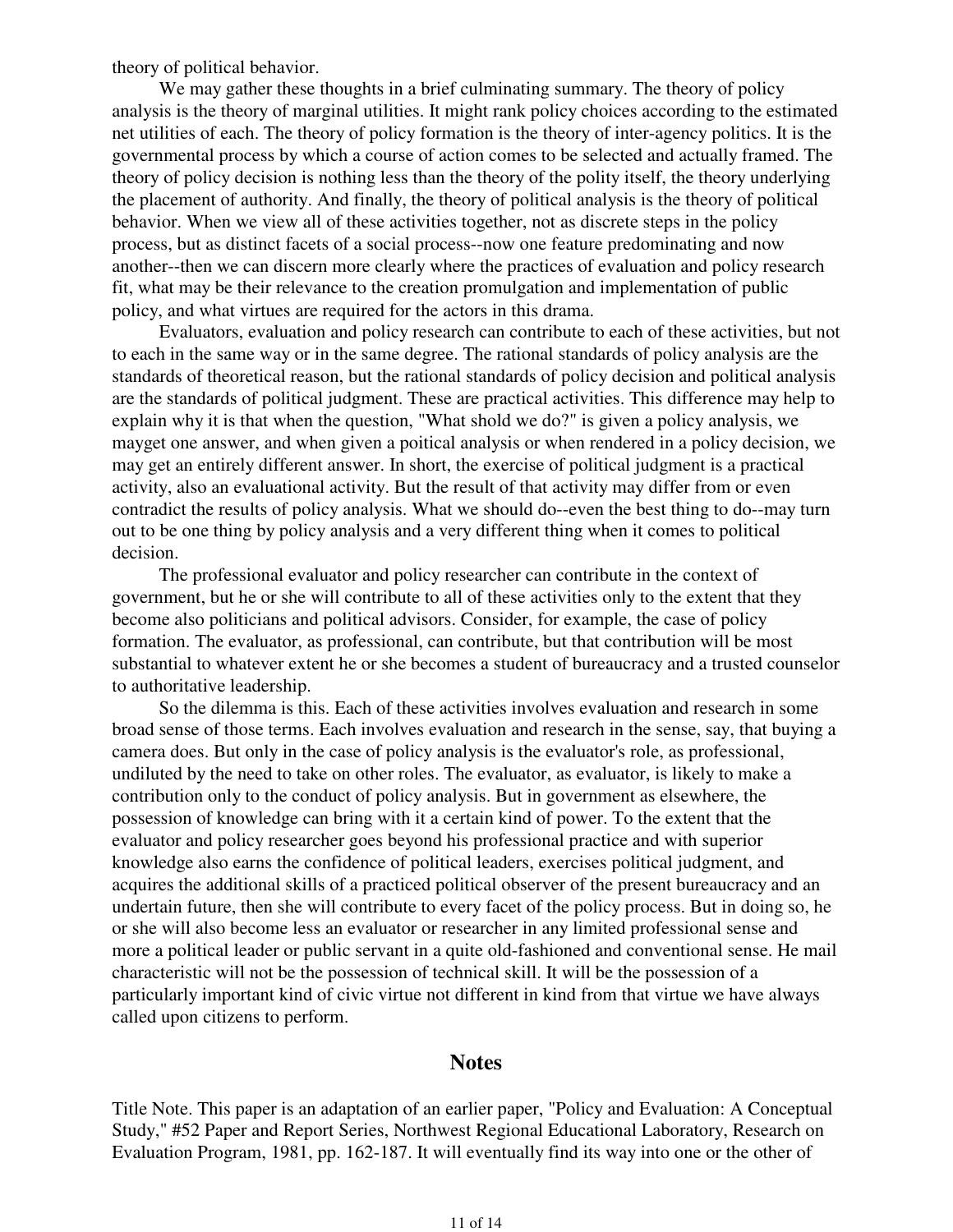two works in progress: VOICES, on the educational formation of conscience, or WALLS, on education in communities of text and liturgy both sacred and secular. The intent of that original paper remains, namely to display the conceptual features of policy questions generally and to display the tendencies to view such questions as essentially technical. The present version, however, is much elaborated and amended.

Note 2. Can we suppose that human beings will agree on what to do provided they agree on what is good? It does not seem likely. Where does this leave us? The argument is, on the one hand, that we can agree on a course of action even when we disagree on what is good; and, on the other hand, that when we do agree on what is good, when we share the same goals, it does not follow that we will agree on a course of action.

 If these are the facts, then it does not seem obvious in what ways theoretical discussions about the nature of the good and the good society are relevant to the determination of public policy. Think, for a moment about political coalitions. The formation of such coalitions is one demonstration of people agreeing on a course of action without having to agree on what is good. Coalitions come and coalitions go, and their coming and going manifests one feature of the fact that an agreement on what to do is always a practical question and is never determined by answers to theoretical questions of "value" and "public good."

Note 3. Notice that "rationally more persuasive" may not imply either "politically more weighty" or even "politically more wise," a point that, as we shall see later, figures prominently in understanding the different stages of policy formation.

Note 4. A compilation of eschatological visions would reveal a great deal about this human tendency to form images of perfection, how the inclination persists, even though the content changes. The parameters of such a collection, the border types, might be found in two paradigmatic cases, the one a 12th Century version coming from southern France, and the second an understanding found in Marx's Lectures on Political Economy. By the first of these, heaven is understood as a kind of life in which one works and works, but does not weary, a life in which the rest and fellowship at day's end are sweet like candy, but one is never sated. From these conditions, it is easy to discern what were perceived to be the principal failures of the world, the things most fervently longed for, by those standing within this tradition. On the other hand, when Marx observes that bourgeois society is the last stage of Prehistory we know that we have entered a world entirely different from the France of the medieval peasant, a world in which the eschaton comes not at the end of history, but at the beginning, a world in which the conditions of human beings as the objects of social forces has yielded to a day in which they are the actors. Even in Marx's secular world of the Enlightenment, images of paradise prosper.

Note 5. What will become more apparent later should be stated briefly here. The view of human ''"goods (read 'values' if you must) is that such goods as security, health, privacy, liberty of many sorts, work, and the like are not so much attitudes or dispositions of persons as they are objective social structures, the arrangements of social life. H public policy aims at an enlargement of liberty, then it must nurture those economic, social, and educational, arrangements by which liberty of movement, of conscience, of speech, of inquiry and the like are nurtured. It is these arrangements that conflict in such a way that they cannot be jointly accessible.

Note 6. The fact that human discontent is endemic together with the hope and expectation (not merely wish) that it needn't be, may provide a clue not only to the apparently ineradicable human tendency toward utopian thinking, but also a clue to the peculiar American impulse to engage in complaint, even perhaps to the point of elevating lamentation to the level of an academic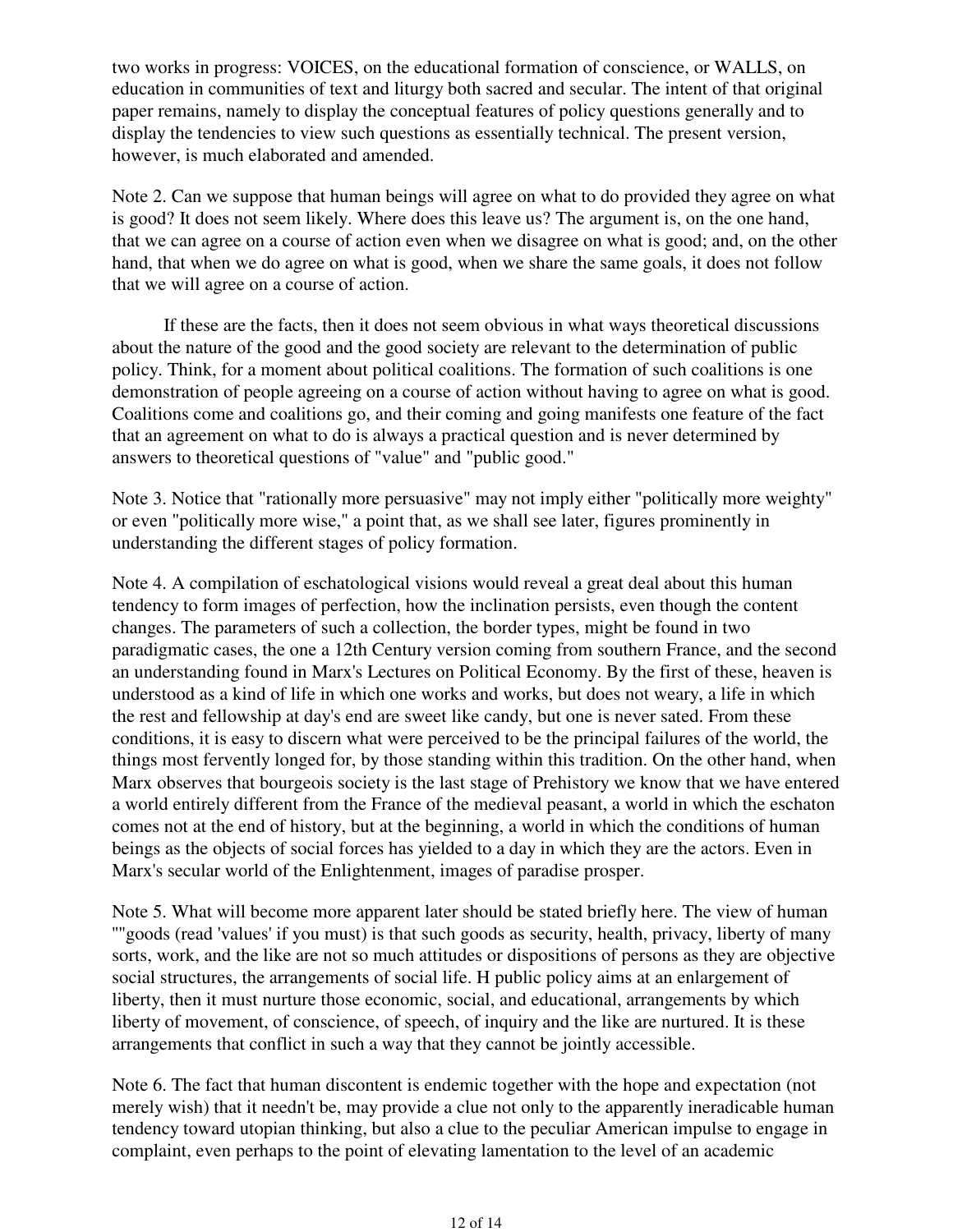discipline, or, if not that, then a literary genre. There is probably no society in the world whose people are so given to lament as the American. For Americans, perhaps more than any other peoples of the world, there is always something wrong, seriously wrong, that needn't be. The solution always seems to be more fidelity, more benevolence, more liberty, more education, more pride, or stronger leadership. Lamentation is a national recreation. Americans seem to find pleasure in it. This peculiar mark of national character makes no sense until we see it possibly as just the underside of American optimism that some have supposed is nurtured by life in a land of a material abundance sufficient to provide for endless moral possibilities. Sacvan Bercovitch has sought the origins of this disposition in what he has called *The American Jeremiad*. (University of Wisconsin Press, 1978)

Note 7. Enter an important caveat! The policy choice is likely to occur in consequence of a kind of utilitarian calculus refined through several stages of the policy process. But it seems odd to regard this utilitarian calculation as in any sense a process of "moral reflection," so thoroughly infused is it with considerations of aggregate efficiency and net benefits. The so-called "right-to-life" position is not grounded in such considerations. It is grounded in convictions concerning what is morally right, wrong, or evil, and hence is concerned not so much with what policies should be adopted as with what courses of action cannot be included among viable choices. Here is a clear case where the moral deliberation occurs outside the realm of policy debate. Which is where it belongs.

## **References**

Bercovitch, Sacvan. (1978). *The American Jeremiad*. Madison, WI: University of Wisconsin Press.

Braybrooke, David & Lindblom, Charles E. (1963). *A Strategy of Decision. Policy Evaluation as a Social Process*. NY, NY: Free Press of Glencoe.

## **About the Author**

#### **Copyright 1994 by the** *Education Policy Analysis Archives*

*EPAA* can be accessed either by visiting one of its several archived forms or by subscribing to the LISTSERV known as EPAA at LISTSERV@asu.edu. (To subscribe, send an email letter to LISTSERV@asu.edu whose sole contents are SUB EPAA your-name.) As articles are published by the *Archives*, they are sent immediately to the EPAA subscribers and simultaneously archived in three forms. Articles are archived on *EPAA* as individual files under the name of the author and the Volume and article number. For example, the article by Stephen Kemmis in Volume 1, Number 1 of the *Archives* can be retrieved by sending an e-mail letter to LISTSERV@asu.edu and making the single line in the letter read GET KEMMIS V1N1 F=MAIL. For a table of contents of the entire ARCHIVES, send the following e-mail message to LISTSERV@asu.edu: INDEX EPAA F=MAIL, that is, send an e-mail letter and make its single line read INDEX EPAA F=MAIL.

The World Wide Web address for the *Education Policy Analysis Archives* is http://olam.ed.asu.edu/epaa

*Education Policy Analysis Archives* are "gophered" at olam.ed.asu.edu

To receive a publication guide for submitting articles, see the *EPAA* World Wide Web site or send an e-mail letter to LISTSERV@asu.edu and include the single line GET EPAA PUBGUIDE F=MAIL. It will be sent